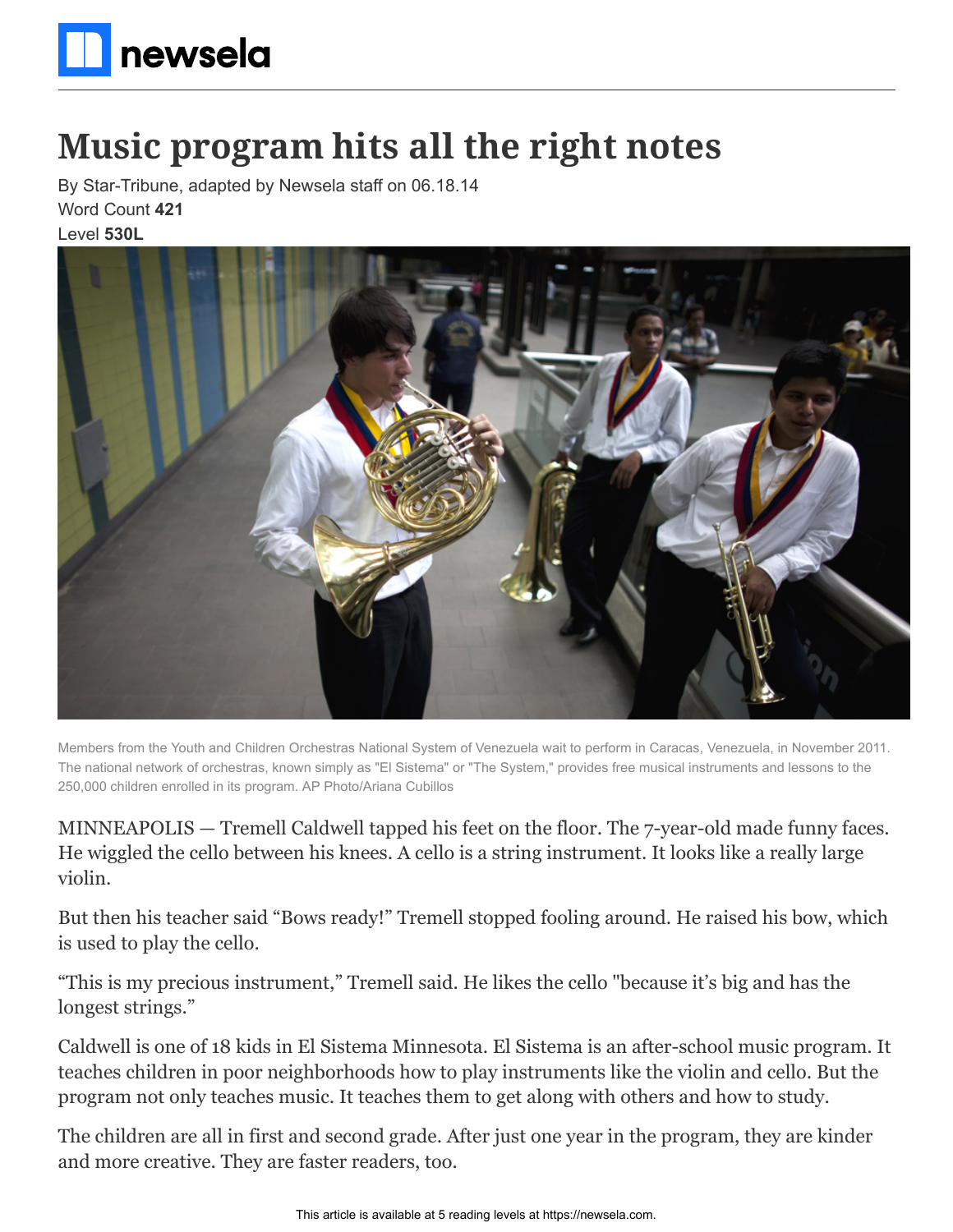## **The Classes Have Grown Around The World**

El Sistema began about 40 years ago in Venezuela. Its purpose was to teach kids music. But it also changed the lives of some of Venezuela's poorest children.

"Poverty is not necessarily the lack of bread or roof," said Jose Antonio Abreu. Abreu, a musician, started the program. It's "the feeling of being nobody."

The idea has spread around the world. In the United States, more than 50 El Sistema programs recently began.

"Adagio means what?" asked music teacher Patricia Morgan-Brist. She was speaking about how fast to play the music.

"Slow motion!" her young students replied all together. Then they moved on to andante — "Walking speed!" — and allegro. Allegro means quickly in Italian.

"We never allegro in the hallways, right?" said Morgan-Brist. She started the music program with her good friend, violin teacher Kelly Carter.

Students begin the music program in first grade. They attend lessons four days a week. Each child gets an instrument and music lessons. They also get help with homework.

## **Everyone Is Proud Of Their Hard Work**

To raise money for the program, the students gave a concert. The young students played the few notes they knew. Then they watched the older students.

Back in the music room, Tremell asked, "Can I go outside now?"

Morgan-Brist said yes. But she first asked him to read aloud from a note. It was written by a supporter of the program.

"I am proud of you," he read slowly. "Your talent amazes me."

Tremell gave a big smile. Then he ran for the door.